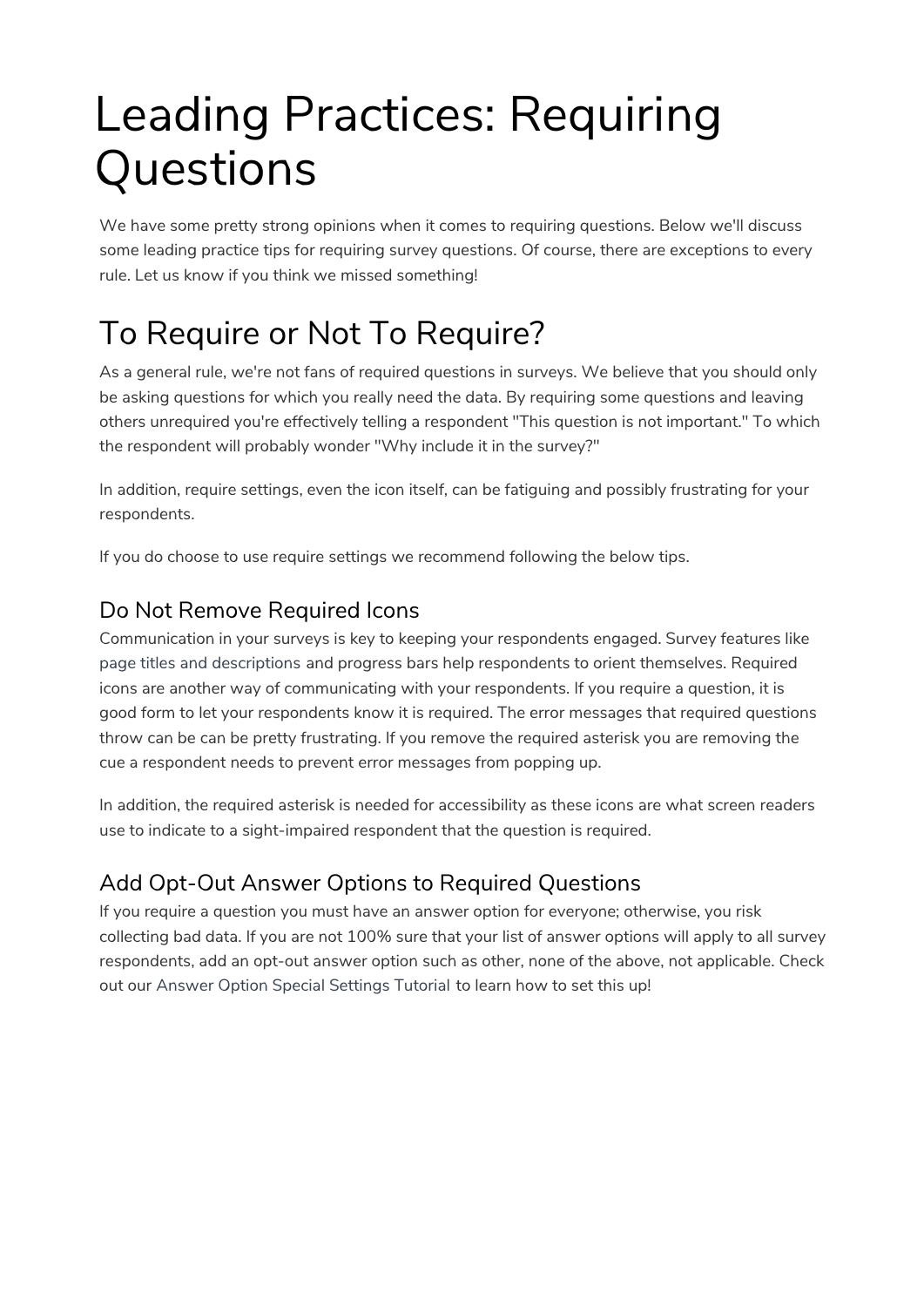| What is your favorite color? |
|------------------------------|
| $\bigcirc$ Red               |
| $\bigcirc$ Yellow            |
| $\bigcap$ Green              |
| $\bigcirc$ Blue              |
| $\bigcirc$ Other             |
|                              |

#### Ensure Opt-Out Answer Options Are Exclusive

Whenever you provide opt-out answer options, such as None of the Above and NA, make sure that they are exclusive, meaning, they cannot be selected in combination with other options. Using our Answer Option Special Settings this is is easy to do! See the below example where selecting None of the above makes the other answer options unselectable.

| Which locations have you visited? |
|-----------------------------------|
| $\Box$ Boulder                    |
| l Denver                          |
| $\Box$ Steamboat Springs          |
| $\Box$ Ft Collins                 |
| $\blacksquare$ None of the above  |
|                                   |

#### Avoid the Soft-Required Setting

Customers asked for it. We built it, but we discourage using it. The soft-required setting does not provide your respondents with required information in advance. As we discussed above, error messages are frustrating. The only thing more frustrating is an error message that respondent didn't have enough information to prevent.

#### Provide Respondents with Details About Your Require Settings

The variations of require settings you can set up in Alchemer are infinite. If you are using specific require settings like a minimum number of answers per grid row, it is always a good idea to provide your survey respondents with instructions with details of your required settings, as opposed to letting the validation error display after they try to submit the page. This will reduce fatigue and frustration among your respondents! Check out our tutorial on Adding Instructions to Your